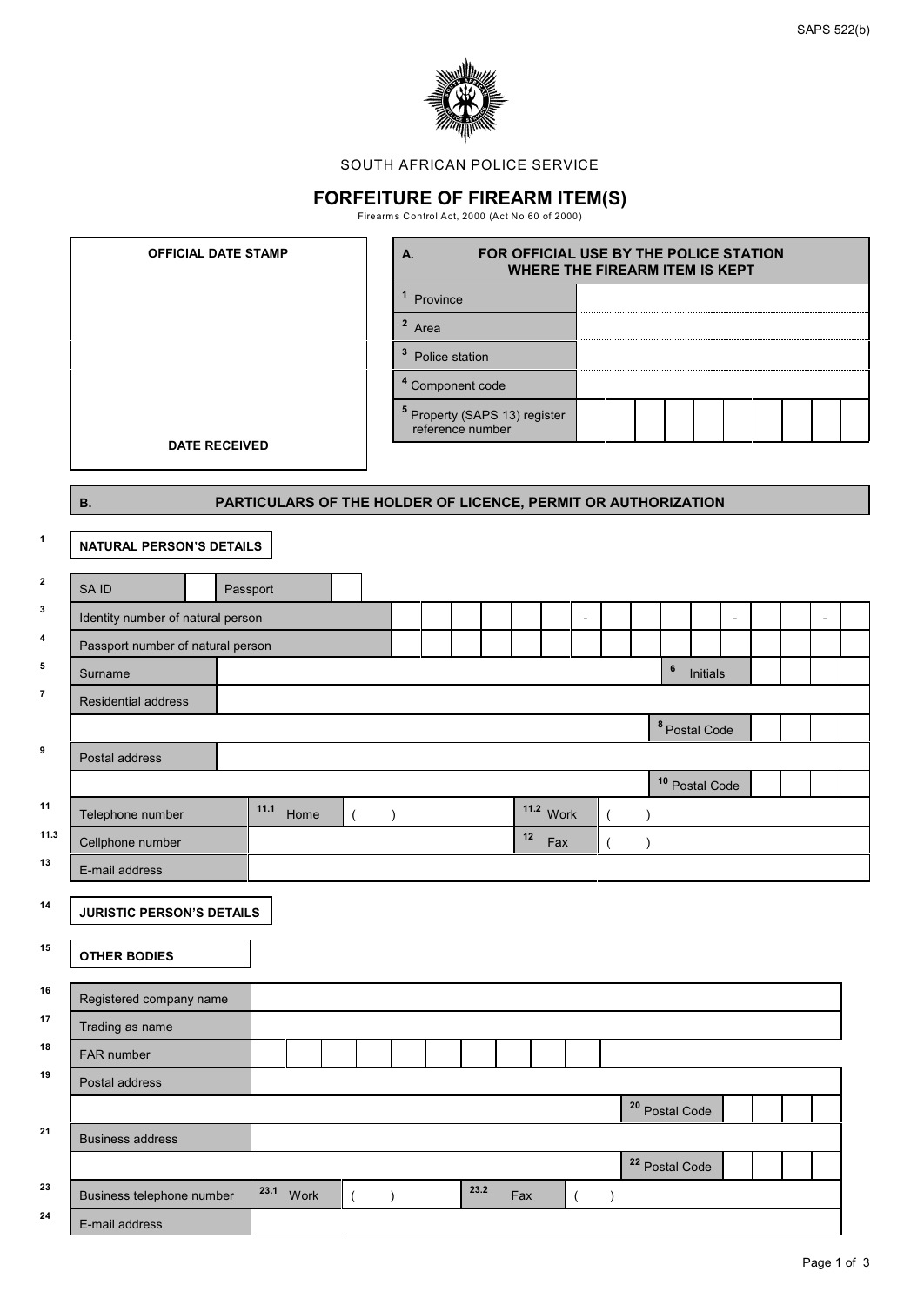| 25               | <b>RESPONSIBLE PERSON'S DETAILS</b>         |                                          |  |       |     |     |  |  |  |     |  |                           |                 |  |  |     |  |
|------------------|---------------------------------------------|------------------------------------------|--|-------|-----|-----|--|--|--|-----|--|---------------------------|-----------------|--|--|-----|--|
| 26               | Responsible person (full name and surname)  |                                          |  |       |     |     |  |  |  |     |  |                           |                 |  |  |     |  |
| 27               | Type of identification (Indicate with an X) |                                          |  | SA ID |     |     |  |  |  |     |  |                           | Passport number |  |  |     |  |
| 28               | Identity number of responsible person       |                                          |  |       |     |     |  |  |  |     |  |                           |                 |  |  |     |  |
| 29               |                                             | Passport number of responsible person    |  |       |     |     |  |  |  |     |  |                           |                 |  |  |     |  |
| 30               | Cellphone number                            |                                          |  |       |     |     |  |  |  |     |  |                           |                 |  |  |     |  |
| 31               | Physical address                            |                                          |  |       |     |     |  |  |  |     |  |                           |                 |  |  |     |  |
|                  |                                             |                                          |  |       |     |     |  |  |  |     |  | <sup>32</sup> Postal Code |                 |  |  |     |  |
| 33               | Postal address                              |                                          |  |       |     |     |  |  |  |     |  |                           |                 |  |  |     |  |
|                  | <sup>34</sup> Postal Code                   |                                          |  |       |     |     |  |  |  |     |  |                           |                 |  |  |     |  |
|                  | C.                                          | DETAILS OF THE FIREARM ITEM(S) FORFEITED |  |       |     |     |  |  |  |     |  |                           |                 |  |  |     |  |
| $\mathbf{1}$     | <b>DETAILS OF FIREARM</b>                   |                                          |  |       |     |     |  |  |  |     |  |                           |                 |  |  |     |  |
| $\boldsymbol{2}$ |                                             | (1)                                      |  |       |     | (2) |  |  |  | (3) |  |                           |                 |  |  | (4) |  |
| 3                | Type<br>Calibre                             |                                          |  |       |     |     |  |  |  |     |  |                           |                 |  |  |     |  |
| 4                | Make                                        |                                          |  |       |     |     |  |  |  |     |  |                           |                 |  |  |     |  |
| 5                | Model                                       |                                          |  |       |     |     |  |  |  |     |  |                           |                 |  |  |     |  |
|                  | Firearm component type:                     |                                          |  |       |     |     |  |  |  |     |  |                           |                 |  |  |     |  |
| 6                | Barrel serial number                        |                                          |  |       |     |     |  |  |  |     |  |                           |                 |  |  |     |  |
| 6.1              | Make                                        |                                          |  |       |     |     |  |  |  |     |  |                           |                 |  |  |     |  |
| $\overline{7}$   | Frame serial number                         |                                          |  |       |     |     |  |  |  |     |  |                           |                 |  |  |     |  |
| 7.1              | Make                                        |                                          |  |       |     |     |  |  |  |     |  |                           |                 |  |  |     |  |
| 8                | Receiver serial number                      |                                          |  |       |     |     |  |  |  |     |  |                           |                 |  |  |     |  |
| 8.1              | Make                                        |                                          |  |       |     |     |  |  |  |     |  |                           |                 |  |  |     |  |
| 9                | <b>DETAILS OF PARTS</b>                     |                                          |  |       |     |     |  |  |  |     |  |                           |                 |  |  |     |  |
| 10               | Description of part                         | (1)                                      |  |       |     | (2) |  |  |  | (3) |  |                           |                 |  |  | (4) |  |
| 11               | Associated firearm make                     |                                          |  |       |     |     |  |  |  |     |  |                           |                 |  |  |     |  |
| 12               | Associated firearm model                    |                                          |  |       |     |     |  |  |  |     |  |                           |                 |  |  |     |  |
| 13               | <b>DETAILS OF AMMUNITION</b>                |                                          |  |       |     |     |  |  |  |     |  |                           |                 |  |  |     |  |
| 14               | Calibre                                     | (1)                                      |  |       | (2) |     |  |  |  | (3) |  |                           |                 |  |  | (4) |  |
| 15               | Quantity                                    |                                          |  |       |     |     |  |  |  |     |  |                           |                 |  |  |     |  |
| 16               |                                             |                                          |  |       |     |     |  |  |  |     |  |                           |                 |  |  |     |  |
|                  | Reason(s) for forfeiture                    |                                          |  |       |     |     |  |  |  |     |  |                           |                 |  |  |     |  |
|                  |                                             |                                          |  |       |     |     |  |  |  |     |  |                           |                 |  |  |     |  |
|                  |                                             |                                          |  |       |     |     |  |  |  |     |  |                           |                 |  |  |     |  |
|                  |                                             |                                          |  |       |     |     |  |  |  |     |  |                           |                 |  |  |     |  |
|                  |                                             |                                          |  |       |     |     |  |  |  |     |  |                           |                 |  |  |     |  |